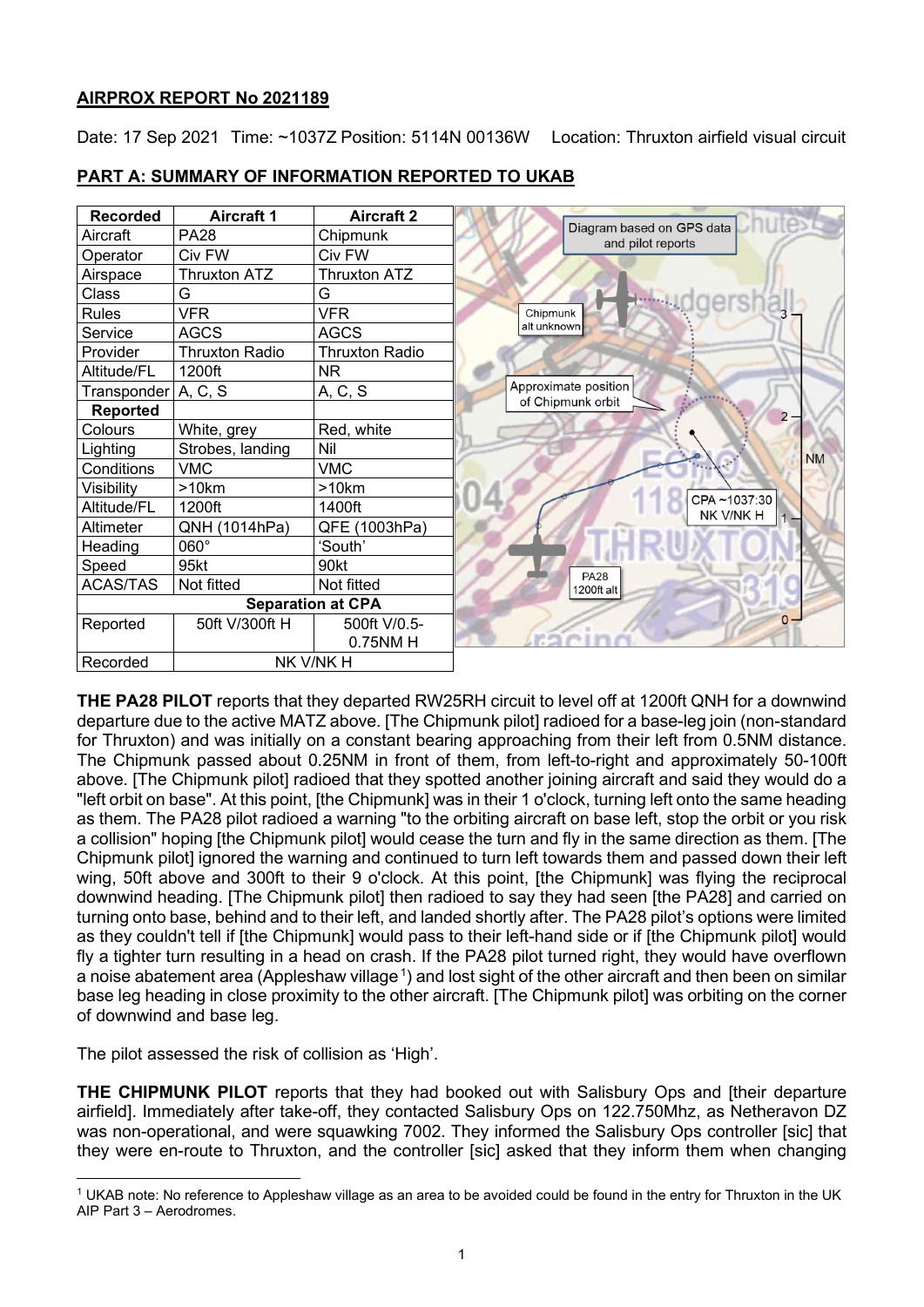frequency to Thruxton. On reaching Ludgershall, the Chipmunk pilot called Salisbury Ops stating that they were transferring to Thruxton on 118.280MHz and the controller [sic] acknowledged. They maintained their squawk of 7002 as they were still close to EG D126 and Boscombe Down would also pick up their squawk and know that the Chipmunk pilot was operating with Salisbury Ops. They then called Thruxton for joining instructions, who replied with RW25RH, QFE 1003. The pilot read back the message and passed their position as Ludgershall, at which point they were at 1350-1400ft on 1003hPa, and asked whether they could join right-base for RW25, which was approved (they recalled). Immediately following this, an aircraft called on long finals for a straight-in [approach] to RW25, which was cleared by ATC (they recalled). The Chipmunk pilot saw this aircraft and, to give separation [from the aircraft on final], they called that they were going to do a left-hand orbit. They were still at 1350- 1400ft and commenced the left-hand orbit. Just as they were in this orbit, an aircraft called saying they were going to raise an Airprox. This aircraft was below them at their 1-2 o'clock. This was the first call that they had had from this aircraft. They watched this aircraft depart the downwind leg (they had stayed at their height while in the orbit, as they are aware that, on a weekday, the circuit height is 800ft). They then rolled out of the orbit, joined base [leg] and landed. After landing, they phoned ATC and asked about the Airprox. The controller [sic] on duty said they only heard what the other aircraft had called and that they did not think that this aircraft and the Chipmunk would be at that location at the same time. The Chipmunk pilot gave the controller [sic] their phone number and asked whether they would pass it onto the [other] pilot, so that they could have a chat about what had happened. They did not get a phone call.

The pilot assessed the risk of collision as 'None'.

**THE THRUXTON AIR/GROUND OPERATOR** reports that they were the Duty Operations Manager on the day in question. At the time of the incident, they were at their position in the tower providing an Air/Ground Comms service. The runway in use was RW25RH circuit for fixed-wing aircraft. On frequency were an AA5 inbound, a PA28 at the holding point of RW25, a PC12 waiting to enter and backtrack the R/W at holding point W and a PA28 with a student pilot and instructor in the circuit to depart the ATZ on a local flight. [The Chipmunk pilot] came on frequency inbound from the north requesting airfield information. This was passed to the pilot along with the information that there was one aircraft in the circuit to depart the ATZ and one aircraft inbound from the east which was joining straight in. The [Chipmunk] pilot stated that they would join right-base behind the inbound AA5 which they reported that they were visual with. The Chipmunk pilot then stated that they would perform one orbit for spacing. The AGO does not remember if the Chipmunk pilot stated that they were visual with the PA28 in the circuit or not. It was whilst the Chipmunk pilot was performing this orbit that they were alleged to be close to [the PA28], which was at the end of the downwind leg departing the ATZ. Unfortunately, the AGO did not see the orbit or how close the two aircraft were to each other. The first they knew of an Airprox was the pilot of [the PA28] saying they were going to report an Airprox, which the AGO noted in the tower log. The pilot of the Chipmunk rang the tower on landing. They left their phone number so the other pilot could speak to them if they wished. The Chipmunk pilot stated that they were above the departing PA28. The AGO advised the Chipmunk pilot to write down what happened whilst it was still clear. The AGO asked the instructor pilot of the PA28 to come to the tower when they landed. The AGO offered the PA28 instructor the Chipmunk pilot's number but it was not taken. The instructor said the other aircraft was slightly higher but close and that they had already written down their account of the occurrence.

#### **Factual Background**

The weather at Boscombe Down was recorded as follows:

METAR EGDM 171020Z 17009KT 9999 SCT022 SCT035 BKN250 18/12 Q1014 BECMG SCT025 RMK WHT BECMG BLU= METAR EGDM 171050Z 19010KT 9999 SCT025 BKN250 19/12 Q1014 NOSIG RMK BLU BLU=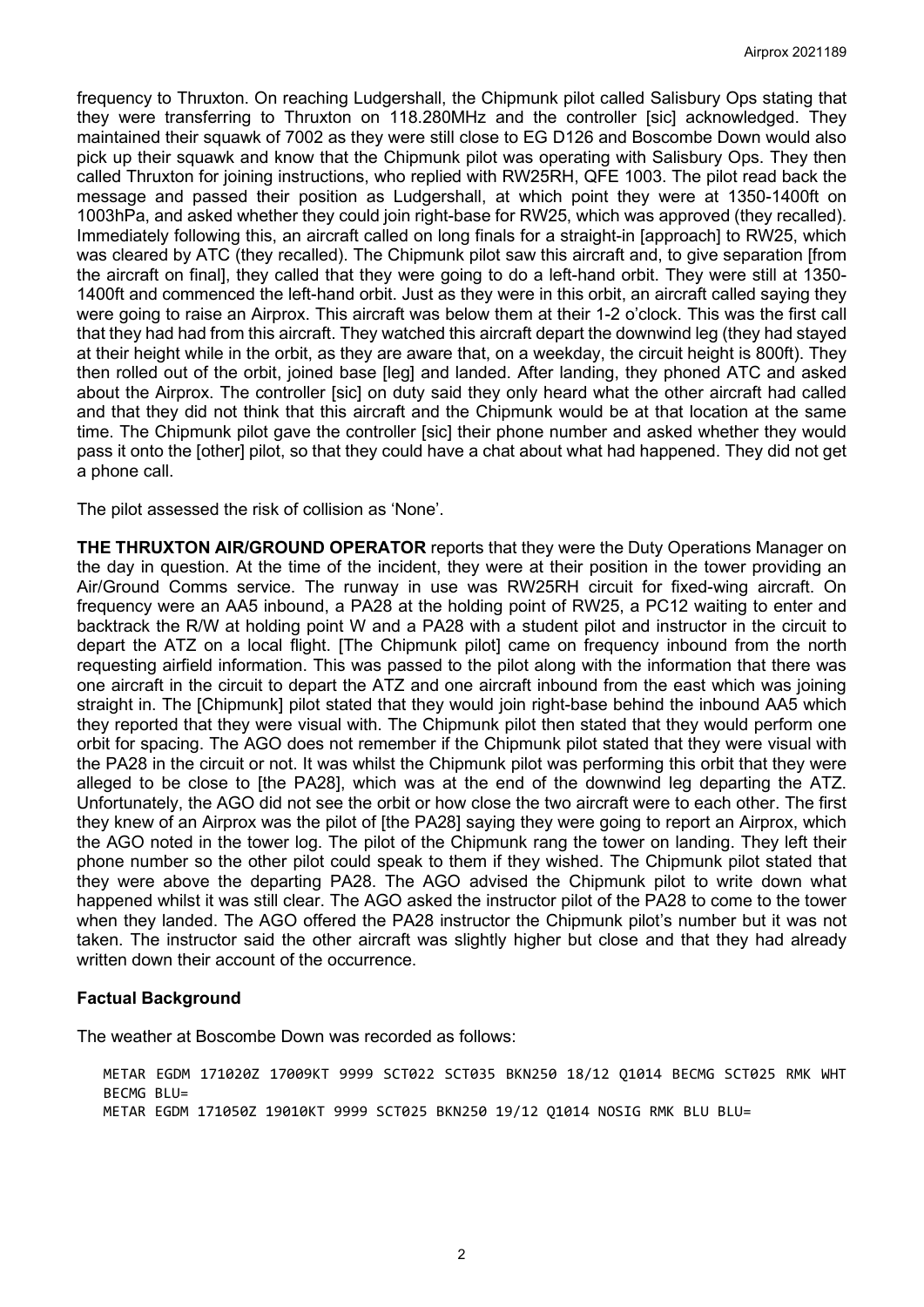### **Analysis and Investigation**

### **UKAB Secretariat**

An analysis of the NATS radar replay was undertaken; the PA28 was not detected by the NATS radars at any point in the lead-up to or during the Airprox, and the Chipmunk was only detected intermittently as a primary radar track, and was also undetected for the duration of the Airprox event. Consequently, no radar data pertinent to the Airprox was available. However, the PA28 pilot was able to supply a log file containing positional and altitude information which was used to construct the diagram; unfortunately, no such data was available for the Chipmunk.

The PA28 and Chipmunk pilots shared an equal responsibility for collision avoidance and not to operate in such proximity to other aircraft as to create a collision hazard. [2](#page-2-0) An aircraft operated on or in the vicinity of an aerodrome shall conform with or avoid the pattern of traffic formed by other aircraft in operation. [3](#page-2-1)

### **Summary**

An Airprox was reported when a PA28 and a Chipmunk flew into proximity in the Thruxton airfield visual circuit at approximately 1037Z on Friday 17<sup>th</sup> September 2021. Both pilots were operating under VFR in VMC and both pilots were in receipt of an AGCS from Thruxton Radio.

### **PART B: SUMMARY OF THE BOARD'S DISCUSSIONS**

Information available consisted of reports from both pilots, radar photographs/video recordings, GPS data from the PA28 pilot and a report from the air/ground operator involved. Relevant contributory factors mentioned during the Board's discussions are highlighted within the text in bold, with the numbers referring to the Contributory Factors table displayed in Part C.

Due to the exceptional circumstances presented by the coronavirus pandemic, this incident was assessed as part of a 'virtual' UK Airprox Board meeting where members provided a combination of written contributions and dial-in/VTC comments.

The Board first considered the actions of the PA28 pilot and noted that they had first become aware of the Chipmunk joining the circuit when they had heard its pilot calling on the radio for a join on base-leg. The Board agreed that this had enabled them to gain visual with the aircraft whilst they themselves were on the downwind leg and then assess the situation as it developed in front of them. Members felt that there was little else that the PA28 pilot could have done to avoid the Airprox and had taken appropriate action to maintain separation, first by making a radio call and then by manoeuvring their aircraft. The Board agreed that, although the PA28 pilot had monitored the situation as best they could, they had been concerned by the proximity of the Chipmunk (**CF6**) and had had to take avoiding action.

Turning to the actions of the Chipmunk pilot, the Board noted that they were familiar with the routeing from their departure airfield to Thruxton and had flown a similar route many times in the past. Some members wondered if this had perhaps led to a degree of complacency on the part of the Chipmunk pilot, or to planning on a non-standard joining procedure because they had not had any issues with a base-leg join previously. There then followed a discussion on the various means of integrating into a visual circuit, with specific emphasis on the use of orbits. The Board acknowledged that orbits are widely used at aerodromes with an air traffic controller but cautioned against their use at uncontrolled airfields (i.e. those with a FISO, an AGO or no ground presence) as it can be difficult to synchronise with other circuit traffic. Members opined that the safer option is to join in the overhead to gain situational awareness on all circuit traffic before committing to the visual circuit. The Board agreed that, in this event, the Chipmunk pilot had gained situational awareness of the joining aircraft but had been completely unaware of the PA28 on downwind (**CF3**). The Board did not have the benefit of RT recordings but, according to the Thruxton Air Ground Operator's report, the Chipmunk pilot had been

<span id="page-2-0"></span><sup>2</sup> (UK) SERA.3205 Proximity.

<span id="page-2-1"></span><sup>&</sup>lt;sup>3</sup> (UK) SERA.3225 Operation on and in the Vicinity of an Aerodrome.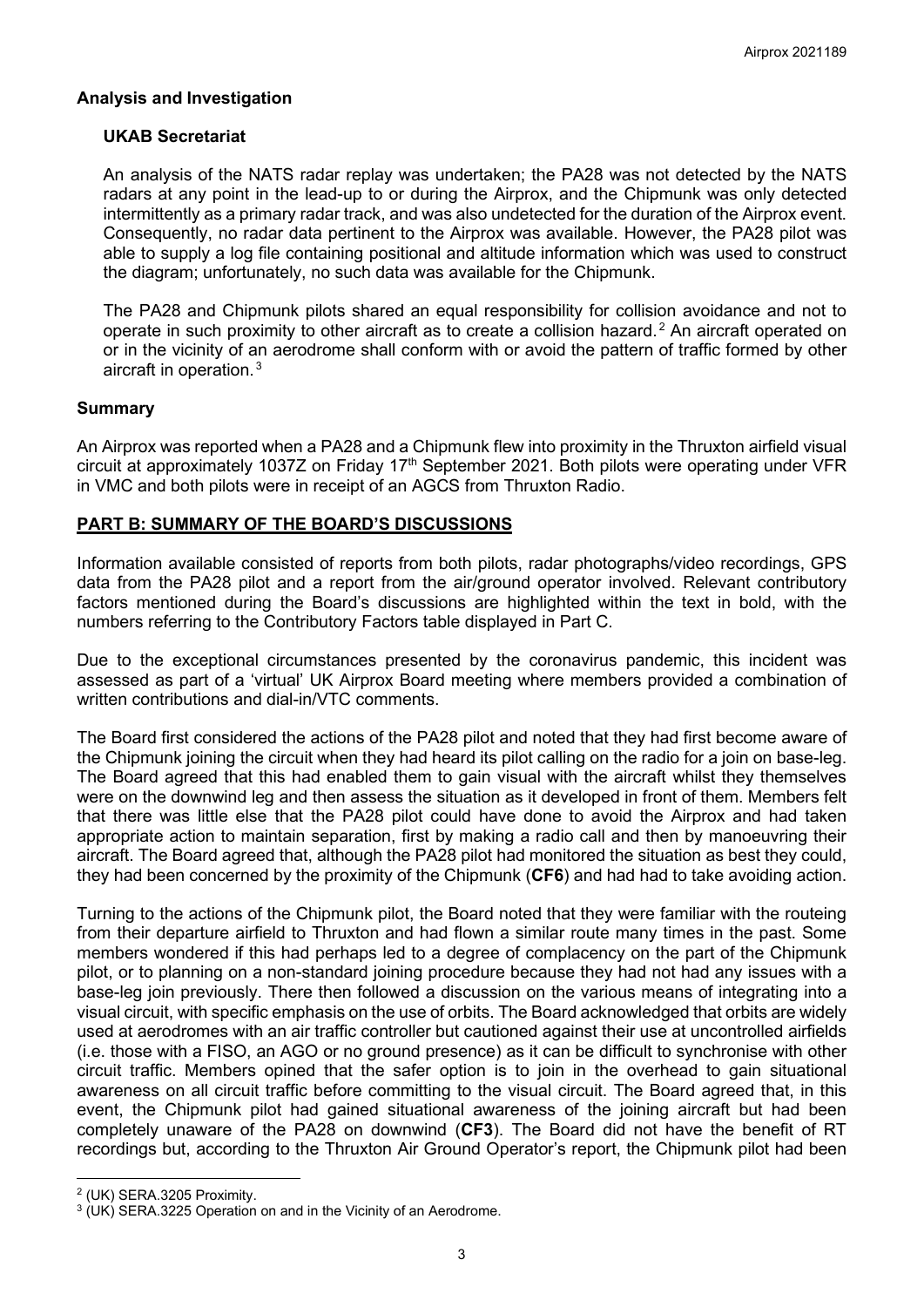informed of the PA28 when they called to join on base-leg, and the PA28 pilot reported alerting the Chipmunk pilot to their presence on the radio; the Board agreed that the Chipmunk pilot had not assimilated either of these radio messages (**CF4**). Returning to the Chipmunk pilot's non-standard join, the Board noted that the Chipmunk pilot's report stated that their base-leg join had been 'approved' by the Thruxton AGO and wished to emphasise to pilots that only air traffic controllers are able to issue instructions to pilots in the air or approve certain courses of action (there was no suggestion in this case that the AGO had acted outside the bounds of their privileges); in all other cases, actions are at the pilot's discretion. Consequently, the Board considered that the Chipmunk pilot's decision to conduct an orbit at the end of the downwind leg/beginning of base-leg had been contributory to the Airprox (**CF2**) and that a left-hand orbit at an airfield operating on a runway with a published right-hand circuit pattern had not been compliant with (UK) SERA.3225(c) (**CF1**). Furthermore, the Board agreed that the lefthand orbit had, in fact, reduced the time available for the Chipmunk pilot to sight the PA28 through their normal lookout scan (the Chipmunk would have been 'belly-up' to the downwind leg for a large part of the orbit) and that this had contributed to the Chipmunk pilot not sighting the PA28 (**CF5**).

The Board then briefly discussed the actions of the Thruxton Air Ground Operator and quickly agreed that they had passed all the necessary information to the pilots involved and that there was little else that they could have done to prevent the Airprox from occurring.

Finally, the Board considered the risk involved in this event. Members noted that there had not been sufficient recorded radar data to enable a reconstruction of the geometry of the encounter and were grateful to the PA28 pilot for supplying their positional information such that, at least, the PA28's track and altitude were known. Without a recorded CPA, the Board took into account both pilots' reported separation and noted that the Chipmunk pilot had not seen the PA28 until after the Airprox had occurred. However, the Board agreed that the PA28 pilot had sighted the Chipmunk early enough for them to effectively remove any risk of collision, but had been largely forced to react to the situation as it unfolded before them. Therefore, the Board agreed that safety had been reduced but no risk of collision had existed and assigned a Risk Category C to this event.

# **PART C: ASSESSMENT OF CONTRIBUTORY FACTORS AND RISK**

|     | 2021189                                                               |                                                      |                                                                                                                                                  |                                                                        |  |  |
|-----|-----------------------------------------------------------------------|------------------------------------------------------|--------------------------------------------------------------------------------------------------------------------------------------------------|------------------------------------------------------------------------|--|--|
| CF. | Factor                                                                | <b>Description</b>                                   | <b>ECCAIRS Amplification</b>                                                                                                                     | <b>UKAB Amplification</b>                                              |  |  |
|     | <b>Flight Elements</b>                                                |                                                      |                                                                                                                                                  |                                                                        |  |  |
|     | <b>• Regulations, Processes, Procedures and Compliance</b>            |                                                      |                                                                                                                                                  |                                                                        |  |  |
| 1   | <b>Human Factors</b>                                                  | • Use of policy/Procedures                           | Events involving the use of the relevant<br>policy or procedures by flight crew                                                                  | Regulations and/or procedures<br>not complied with                     |  |  |
|     | <b>• Tactical Planning and Execution</b>                              |                                                      |                                                                                                                                                  |                                                                        |  |  |
| 2   | <b>Human Factors</b>                                                  | • Insufficient Decision/Plan                         | Events involving flight crew not making a<br>sufficiently detailed decision or plan to<br>meet the needs of the situation                        | Inadequate plan adaption                                               |  |  |
|     | <b>.</b> Situational Awareness of the Conflicting Aircraft and Action |                                                      |                                                                                                                                                  |                                                                        |  |  |
| 3   | Contextual                                                            | • Situational Awareness and<br><b>Sensory Events</b> | Events involving a flight crew's<br>awareness and perception of situations                                                                       | Pilot had no, late or only<br>generic, Situational Awareness           |  |  |
| 4   | <b>Human Factors</b>                                                  | • Understanding/<br>Comprehension                    | Events involving flight crew that did not<br>understand or comprehend a situation or<br>instruction                                              | Pilot did not assimilate conflict<br>information                       |  |  |
|     | • See and Avoid                                                       |                                                      |                                                                                                                                                  |                                                                        |  |  |
| 5   | <b>Human Factors</b>                                                  | • Monitoring of Other<br>Aircraft                    | Events involving flight crew not fully<br>monitoring another aircraft                                                                            | Non-sighting or effectively a<br>non-sighting by one or both<br>pilots |  |  |
| 6   | <b>Human Factors</b>                                                  | • Perception of Visual<br>Information                | Events involving flight crew incorrectly<br>perceiving a situation visually and then<br>taking the wrong course of action or path<br>of movement | Pilot was concerned by the<br>proximity of the other aircraft          |  |  |

# Contributory Factors: